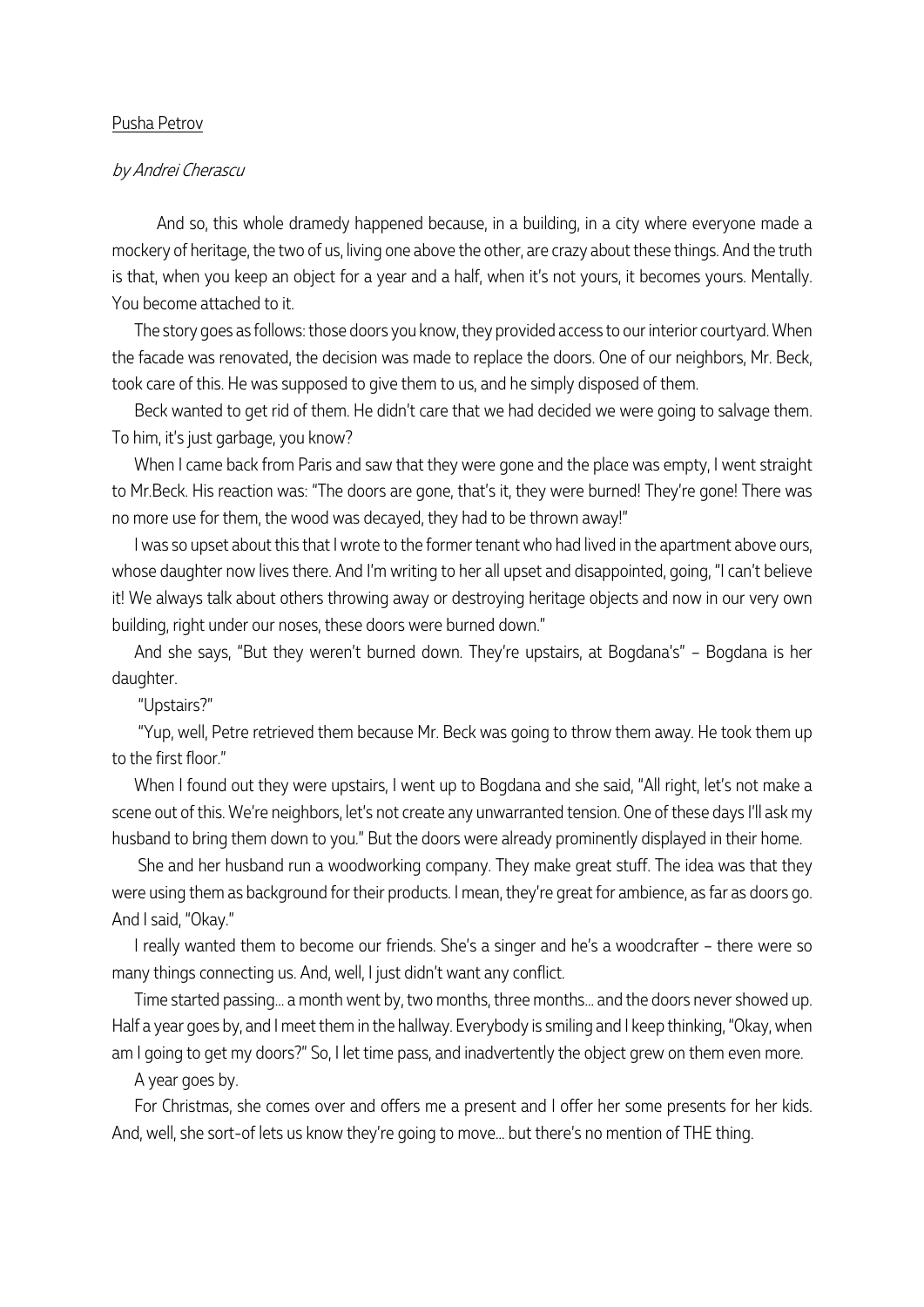Then I get a text from her, in which she tells me, "Look, we really want these doors," and she sends me a project. And my jaw drops. Because, well, it's a project wherein they were going to install them as sliding doors in their new house. And I felt so... you know, she already came to me with a project, man! She's the owner. That's how she sees herself – she's the new owner.

And now I'm obstinately thinking, "Man, I don't even know what I'm going to do with these doors. I just know I really want them! How do I reclaim them?"

I was awkward. The awkwardness was setting in. I have this awkwardness about me and I'm almost losing my object and they're taking advantage of my unease.

The whole time I thought, "Man, she just had a baby, I can't bother her about the doors." She has two little children, one is two months old, the other two and a half years old. There's a certain effervescence surrounding her, she's busy with her life, she has no time to think about the doors...

So, I asked for it once, twice, if it didn't happen... I was awkward, okay? Especially since they were going to bring it to us. I sort-of always said to myself, "Well, she had a baby, she's busy, I'll wait." Then I would see her, we would say hello... you know, it's like it was all my imagination. Then I realized it's not my imagination because, well, they were planning to take them somewhere else. It was all planned... thought out... I mean, you know, they were always planning not to give them up. It's not hard to fall in love with these doors.

I understand that they sort-of... you know, I think it also has to do with the fact that her husband brought the object into their home. He brought it home!

So, the second day after the e-mail I sent to her, in which I said, "Those don't belong to you, you can't have them, I need to get them back," she said "Okay, fine, come over tomorrow."

I felt uneasy about going in there... I felt like a thief. /felt that way - that was the problem. She told me her husband was going to be home later, but we could come by anytime, even now...

Andrei was home. He said, "Let's go now! The two of us... now! We're not waiting for anybody!" And we brought them down ourselves.

So, basically, I realize that I feel awkward about other peoples' awkwardness. It's awkward for me to confront you. But most of the time, these people act on your own awkwardness.

A month ago, she wrote to me again, saying they would like to buy the doors from us, that they keep looking for an old door and can't find one and wouldn't we like to sell ours? And then I said, "Well, I just want to tell you that the doors are going to end up in an exhibition. Just so you understand how I see this and how you see it."

You know what? I think the story got interesting because, actually, the coincidence was that two people, living one above the other, saw the same potential in it. We would each make use of it differently, but it's actually pretty ordinary. The attachment is clearly ours.

And, well, I feel happy when I look at the doors. It gives me comfort. I don't know, it feels like it's the house where Andrei and I live and I... that's... that's the centerpiece. It's in the kitchen too, in the heart of the house. I think it's like a small victory over my own awkwardness and fears.

I really feel though that it's incomplete since it's just the one piece... so incomplete. I feel like I betrayed it because I separated it from the other piece. It's not the same. It was a whole, it was... it was HER... THE DOOR... now it's a door, or a part of a door. I swear, it lost its... it's not the same. And that space had a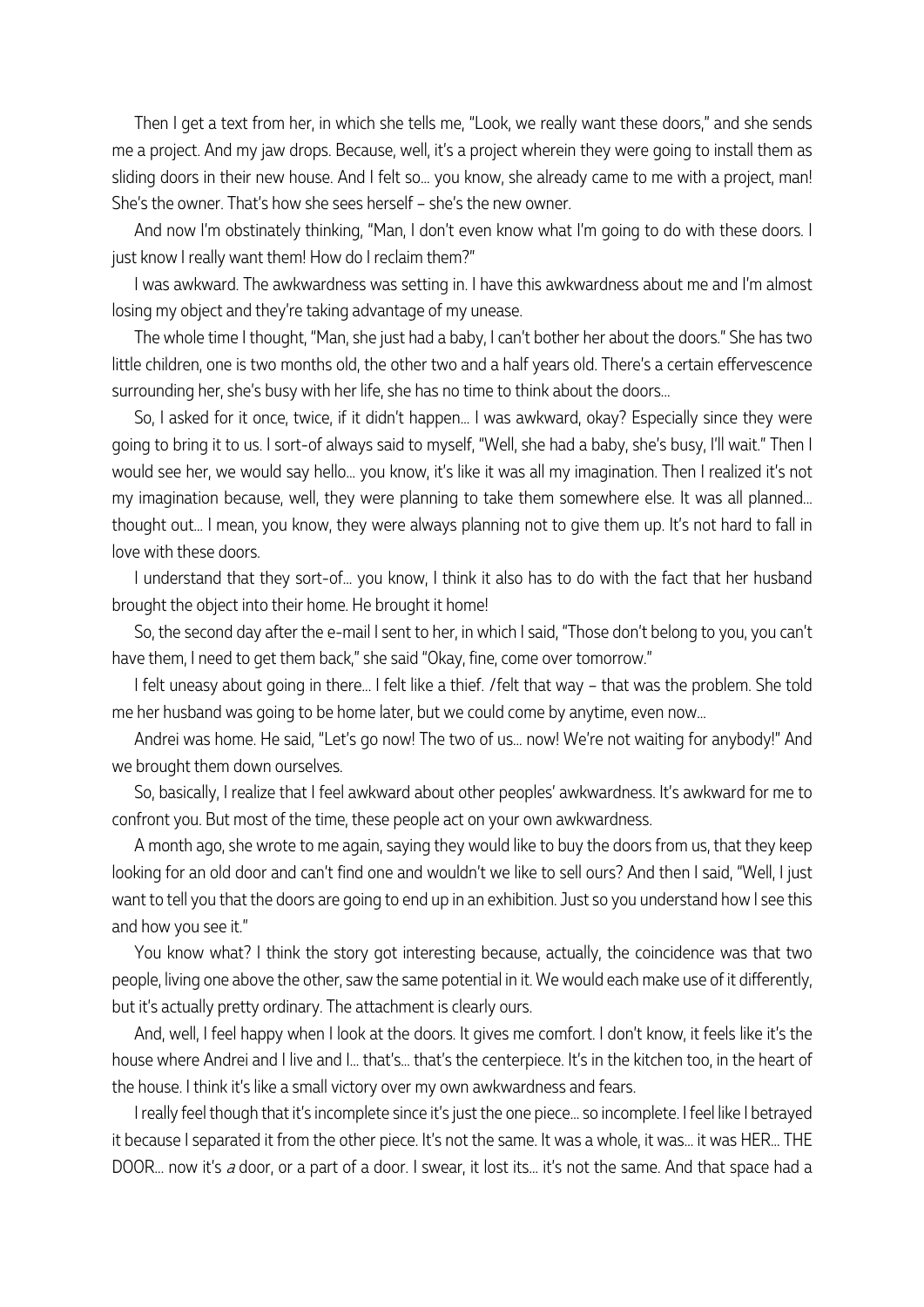certain... it brought balance to the wall. Now that space is far too big for a door. That's why I'm going to move it soon. I'll create another context for her where she can feel better by herself.

# Ivan Mudov

# by Stefan Ivanov

when I saw this door the first thing I thought was how when I was little I accidentally locked myself out and I couldn't open the door for hours in the first few minutes I suddenly became religious and I knelt down and began to pray and I promised not to look for the chocolate hidden in the kitchen so that I can eat it in secret I thought it was some kind of punishment this closed door was like a big unblinking eye and it judged and watched me all the time after a while and after I cried I calmed down and decided I could give it a try to live in the kitchen for a day I would be there for a long time I had to be patient and calm I lasted about two minutes and I began to pray again I got tired and fell asleep on the ground

I also locked myself out on the stairs as a child when I was left home alone once I had climbed onto a chair to look through the spyhole and I thought I saw something strange I opened the door to check and only when it closed itself I realized I wouldn't be able to go back in even if I pushed with all my might I knocked on the neighbors' door and rang the bell there was no one home I went down to the first floor and knocked and rang again the neighbor opened the door and in my memories she's like the ageing marlene dietrich wearing make-up with good manners distanced and with an eternal cigarette in her hand I tried to explain to her what had happened and she invited me in I liked the smell in her house perfume peace and quiet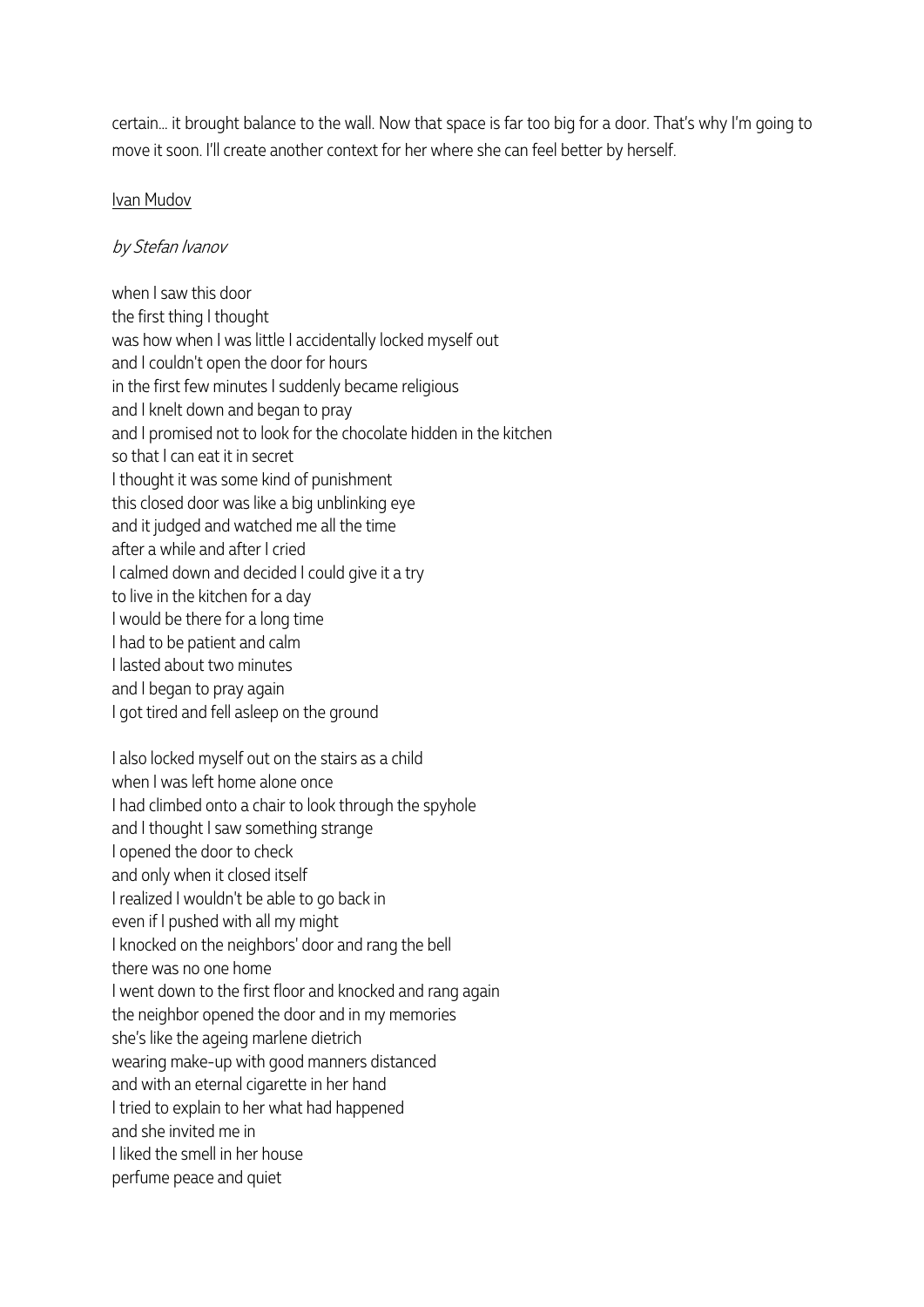we sat in the living room and she continued reading her book and I stared at the paintings on the walls the vinyl records and I waited for the wall clock to strike again the more often it stroke the sooner they would come home my mother my father or my brother would notice the note which the neighbor left on the door – it said that I was with her on the first floor and they would take me home

from then until today 31 years later one of my biggest fears is to not lock myself in a room from which I can't get out or to get in front of a door I have to unlock and I can't do it

I think that for all that time I forgot my keys only once or twice I don't just mean the keys to the house but keys to offices cars hotels places I visited I also keep the key to the classroom at my elementary school because I was in charge of the class in a way and I was entitled to a key sometimes there is a practical benefit to fears but sometimes they can paralyze you

I would like to when I look at this door my first thoughts to not be related to fear or any generally speaking minor traumas and concerns about perhaps abandonment anxiety or something like this

but to for example ask myself the following questions:

are there more doors or wheels in the world what came first - the wheel the door or the fire who lit the first door if a door is opened without a key a card or a fingerprint do you need it and is it a proper door or a movable wall or something like a window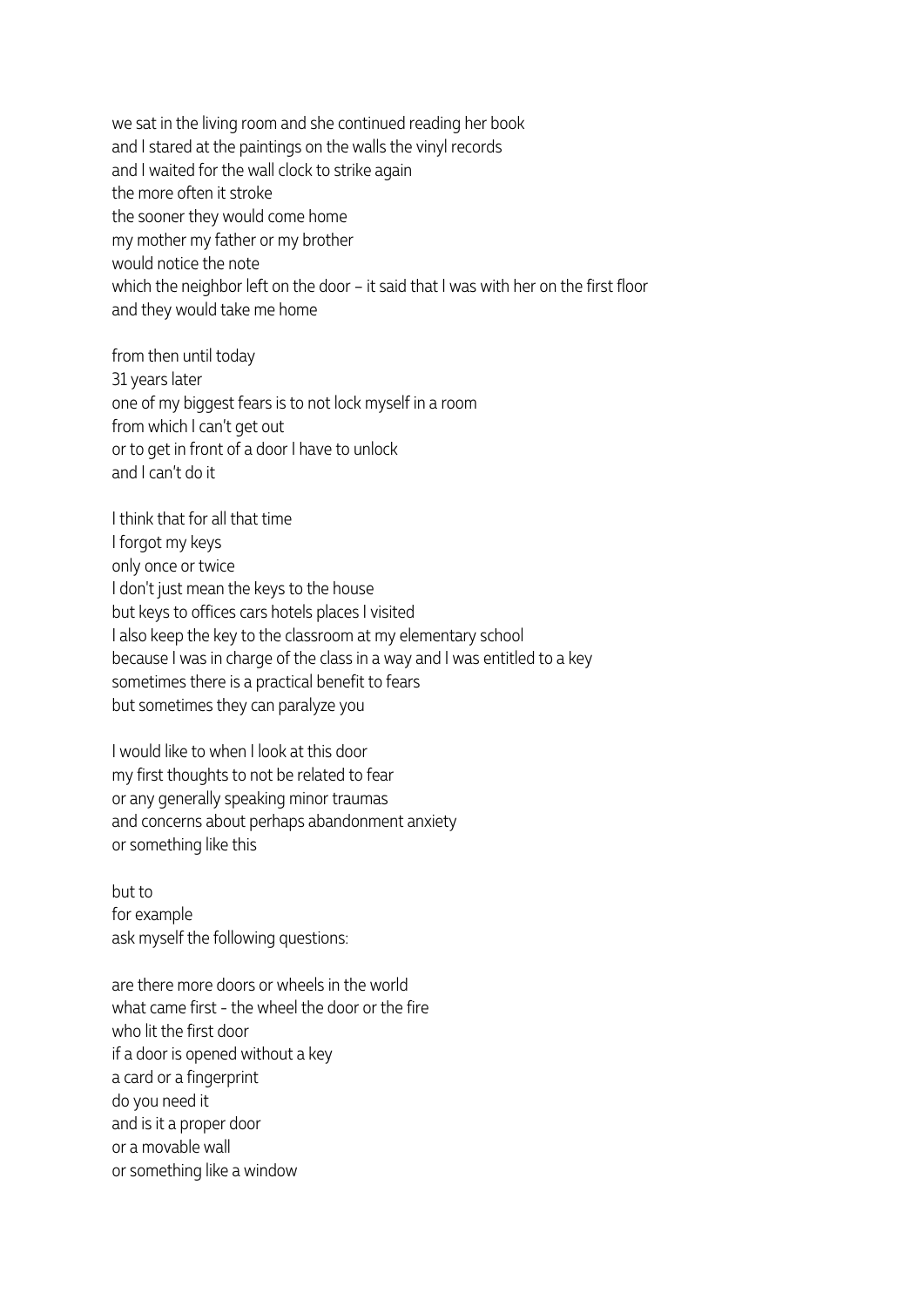why are doors needed if we continue somehow to be in a way cavemen in our thoughts and actions and caves have no doors I remember of course how important it was for me as a teenager to be able to close the door to my room and let no one open it without knocking first

I'm thinking of so many songs movies pictures novels short stories and poems about doors I'm thinking of the doors that closed in front of my face literally and metaphorically

I hope it never happens to me again to have to punch a door and to cry and to have not only the feeling but also to know that if the door does not open something terrible will happen

I also remember how I hit myself in a very well cleaned glass door which did not open automatically I wonder if the door to the backyard is jealous that the front door gets more attention or is it just the opposite she enjoys being quieter and calmer and enjoys the solitude

## but really

which door I can't stop thinking about? for the one that is closed maybe but not only but I also seem to think of the one through which it is forbidden to enter I've always been drawn to go where you shouldn't go to open the door of a forbidden room and open the closet to look in the cupboards for boxes or cartons to browse the books on the shelves to look through the discs or paintings and to explore until I quench my curiosity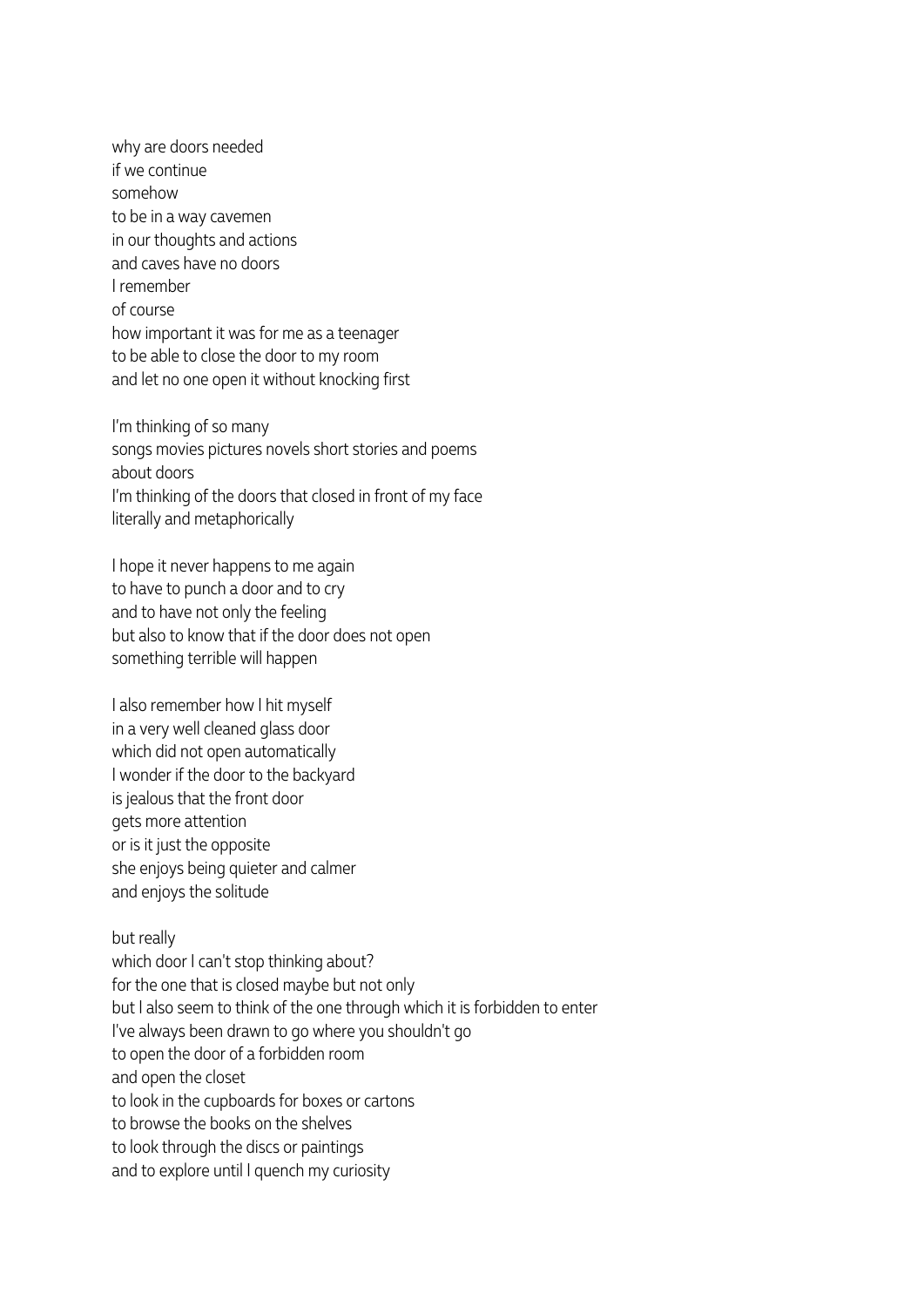### and calm down

but who actually has the right to enter where he should not enter where is prohibited and who forbids and why who has the right to forbid something who makes these laws of everyday life and the world is it accidental or necessary and especially for how long they will be needed are they here out of shame fear or trauma

is the truth a bad thing as painful as it is what do these always locked and inaccessible doors keep away why transparency does not rule in the world of closed doors what riches secrets and privileges are behind them are there baths full of blood and manipulations is there a refrigerator full of fresh lies

is there a library full of books whose pages are banknotes and their covers are of gold bars why locked doors are a sign of power and success why the lack of a high wall is a sign not of openness but of weakness I wonder how lonely is the always locked door on which it is written do not enter

no one touches the door everyone passes it by in the world of doors that door could be the object of envy

if there are yellow press and gossip sites in the world of doors there could be writings in them about these enigmatic and obscure stars about their mystery and allure about their silence and the logic of their existence about their faith in the great big door in the sky that created the whole world or about their doubt of the creation

if I have to be honest maybe every exclusive door creates a sense of injustice and provokes anger and hesitation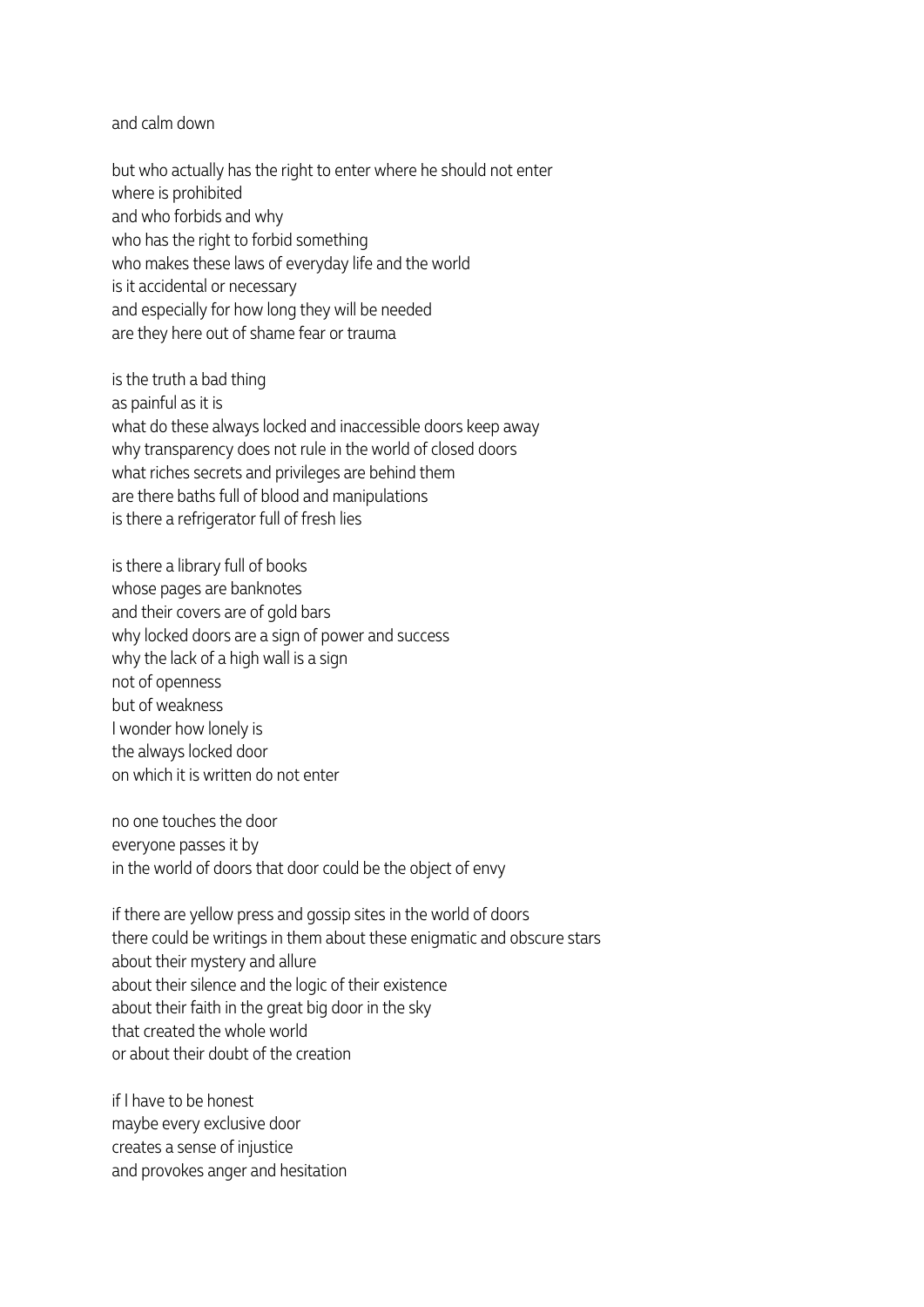and casts doubt on its own significance in personal value

the doors could also compare each other and to dream of being more special with something to be of different material to have a more beautiful lock to be harder to be more expensive to be more than the others

and whatever the old wise gate says

the gate from the standpoint of the centuries of experience

can easily give advice which is worth hearing and taken into account and even followed the young doors will laugh at the old gate and will continue to want things which will only continue to elude them and will only make them sad but this will continue for a while after that they will most likely calm down they will smile they will rejoice in some simple things such as that the man who is sheltered behind them is in love he's having fun with his friends and the door protects him from the wind the storm the rain the hail and mostly from other people which for various reasons or just without much motivation do not want him to be happy or alive and they would break down his door and they would take possession of his house and country

# Пуша Петров

# от Андрей Чераску

Цялата тази трагикомедия се случи, защото в сграда в град, в който всички се подиграват с културното наследство, ние двете живеем една над друга и сме луди по тези неща. И истината е, че, когато задържиш някакъв предмет, който не е твой, за година и половина, то той става твой.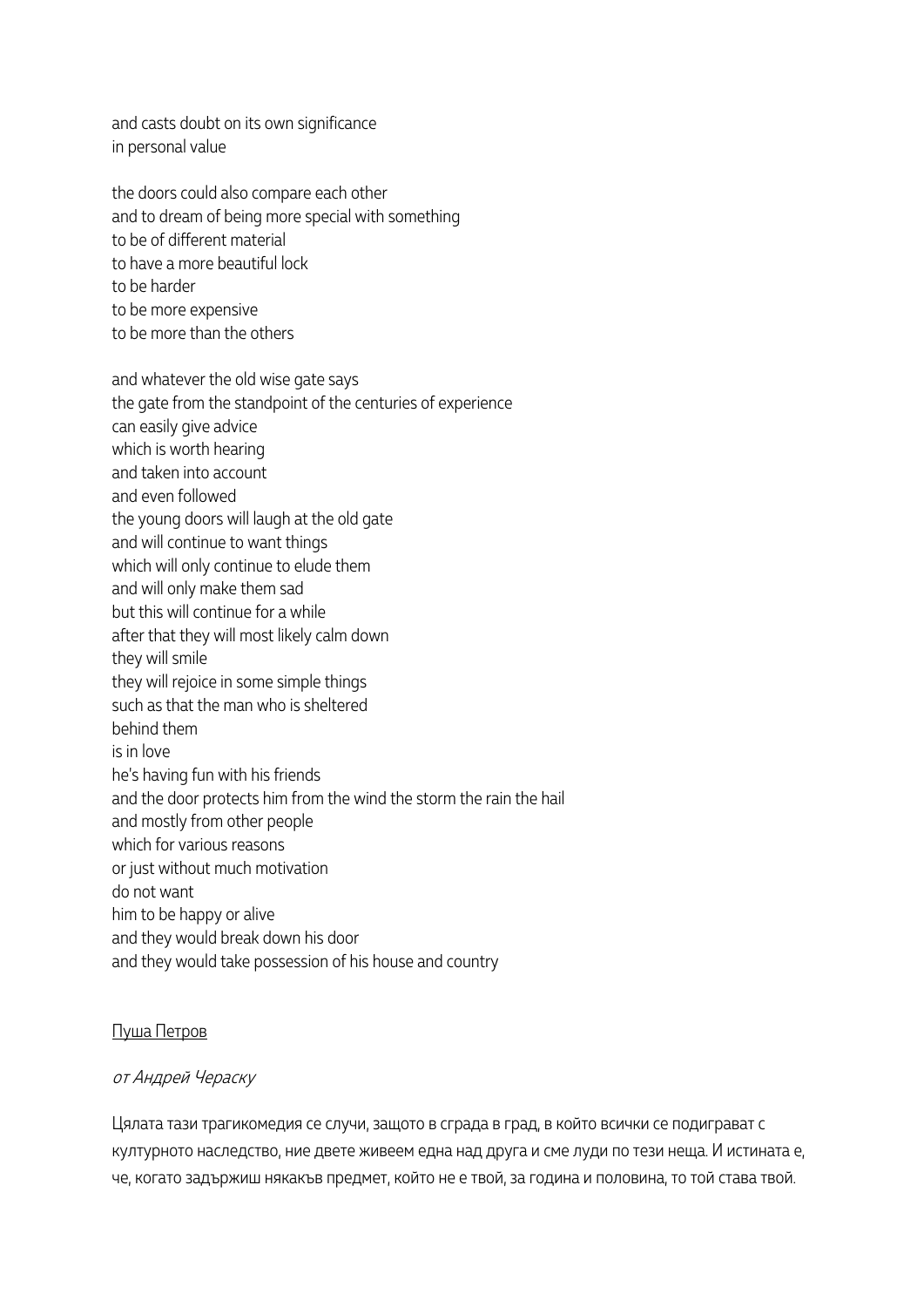Ментално. Привързваш се към него.

Историята е следната: тази двукрила врата, която виждате, осигуряваше достъп до вътрешния ни двор. Имаме два входа. При ремонт на фасадата се взе решение за смяна на вратата на единия. Един от нашите съседи, г-н Бек, се погрижи за това. Той трябваше да ни я даде, но искаше да я изхвърли.

Бек искаше да се отърве от нея. Не му пукаше, че сме решили да я спасим. За него това нещо е боклук, разбираш ли?

Когато се върнах от Париж и видях, че я няма и мястото ѝ е празно, отидох право при г-н Бек. И той каза: "Вратата я няма, това е, изгорена е! Няма е! Нямаше повече полза от нея, дървото беше изгнило, трябваше да бъде изхвърлено!".

Толкова се разстроих от това, че писах на бившата наемателка, която живееше в апартамента над нашия и чиято дъщеря сега живее там. Написах ѝ, напълно разстроена и разочарована: "Не мога да повярвам! Винаги се дразним как хората изхвърлят ценните неща и сега в нашата собствена сграда, точно под носа ни, тази врата е изгорена."

И тя казва: "Но тя не е изгорена. Тя е горе, при Богдана" – Богдана е нейната дъщеря. И я питам: "Горе?"

И тя казва: "Да, точно, Петре я взе, защото г-н Бек щеше да я изхвърли. Той я занесе на първия етаж."

Когато разбрах, че е горе, се качих при Богдана и тя каза: "Тия дни ще помоля съпруга си да ти я донесе." Но вратата вече беше на видно място в дома им.

Тя и съпругът ѝ имат дървообработваща компания. Правят страхотни неща. Идеята им беше да използват вратата като фон за своите продукти. Искам да кажа, че вратата наистина създава страхотна атмосфера. Казах: "Добре".

Знаеш ли, много исках те да ни станат приятели. Тя е певица, а той дърводелец – има толкова много неща, които ни свързват. И просто не исках никакъв конфликт.

А времето започна да минава. Mина месец, два месеца, три месеца. Вратата така и не се появяваше. Мина половин година и ги срещам в коридора. Всички се усмихваме, а аз продължавам да си мисля: "Добре, кога ще си взема вратата?". Така че оставих времето да минава и поради това вратата се срасна с тях още повече.

И мина една година.

За Коледа тя дойде и ни донесе подарък, аз също ѝ дадох подаръци за децата. Тя започна да ни уведомява, че ще се местят, но не спомена нищо за вратата.

И изведнъж получавам съобщение от нея, в което тя ми казва: "Виж, ние наистина искаме вратата" и ми изпраща проект. И ченето ми увисва. Защото това е проект, в който да я монтира като плъзгаща се врата в новата си къща. Призля ми, разбираш ли, тя вече дойде при мен с проект! Тя е собственикът. Така вижда себе си – тя е новият собственик.

И си помислих: "Разбираш ли, дори не знам какво ще правя с тази врата. Просто знам, че наистина я искам! Трябва да си я върна?"

Бeше ми неудобно. Постоянно ми е неудобно, на път съм да изгубя вратата и те се възползват от моето неудобство.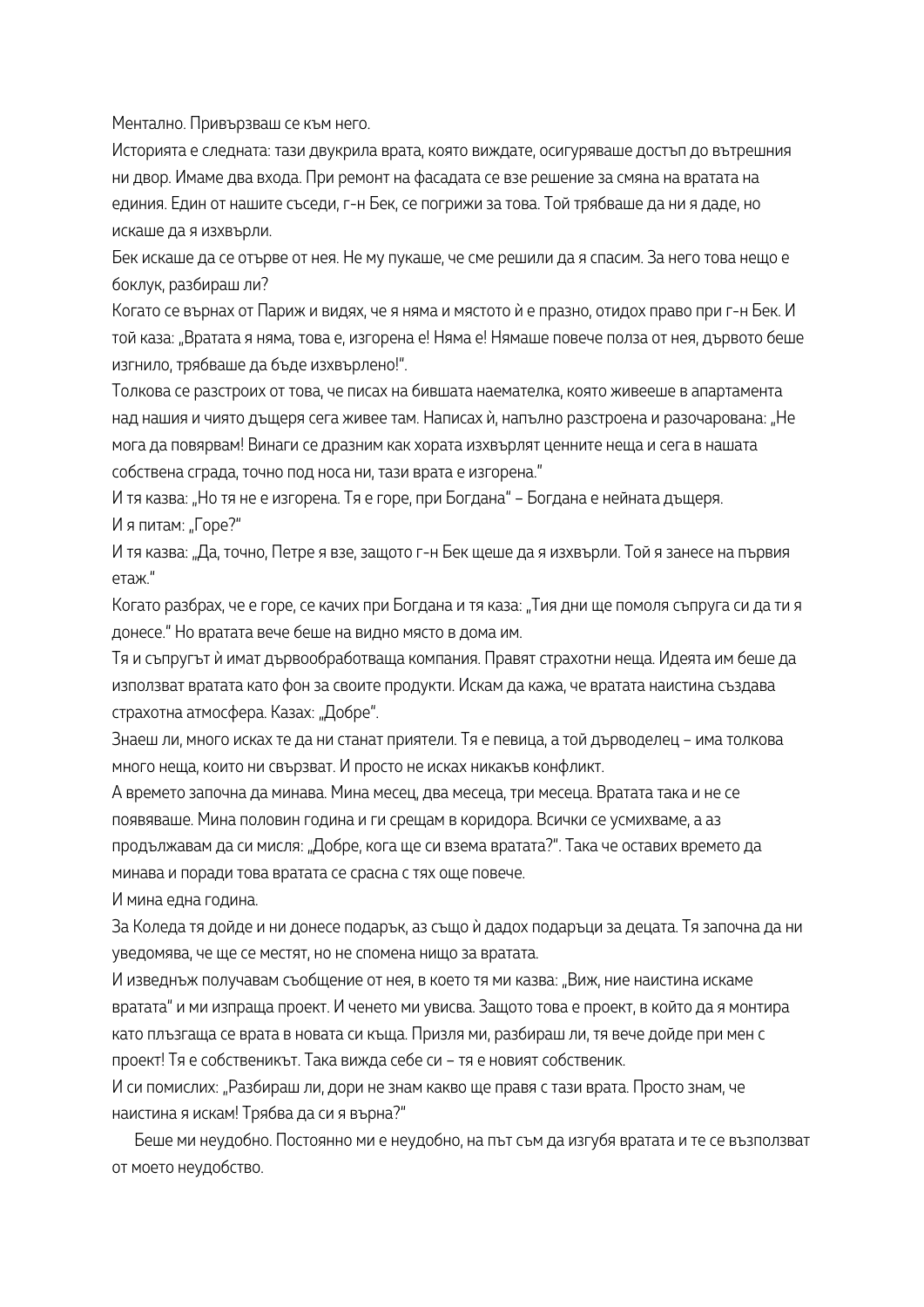Проблем е и че си помислих: "Тя току-що роди". Има две малки деца, едното е на два месеца, другото на две години и половина. Знам, че около нея постоянно има известно напрежение. Мисля за тези неща, не спирам да мисля.

Помолих веднъж, два пъти, а ако не стане – какво? Беше ми неудобно! Още повече, че обещаха да ни я донесат. Някак си винаги съм си казвала: "Е, тя има бебе, заета е, ще почакам". Някой път ще я видя, ще си кажем здрасти и знаеш ли, сякаш това цялото нещо съм си го въобразила. Но тогава осъзнах: това не съм си го въобразила, защото те планират да ги занесат някъде другаде. Всичко беше планирано. Искам да кажа, че те никога не са имали намерение да се откажат от вратата. Не е трудно да се влюбиш в тази врата.

Разбирам и че това е свързано и с факта, че съпругът ѝ занесе вратата в дома им. Той я занесе у тях!

На втория ден след имейла, в който ѝ написах: "Тя не ти принадлежи, не можеш да я имаш, трябва да я върнеш", тя каза: "Окей, добре, ела утре."

И ми беше неудобно да вляза там. Чувствах се като крадец. Почувствах се така – това беше проблем. И тогава тя ми каза, че съпругът ѝ ще се прибере по-късно, но можем да дойдем по всяко време, дори сега.

Андреас беше у дома. Той каза: "Направо отиваме веднага! Няма да чакаме никого!". И ние сами си я свалихме.

Осъзнавам, че се чувствам неудобно от неудобството на другите хора. За мен е и неудобно да се конфронтирам с тях. Но през повечето време тези хора отговарят и на собственото ми неудобство.

Преди месец тя отново ми писа, че биха искали да купят вратата от нас и че продължават да търсят стари врати и не могат да намерят такива и не сме ли искали да продадем нашата? И тогава отговорих: "Вратата ще участва в изложба. Казвам ти го, за да разбереш как аз виждам нещата и как ги виждаш ти." Знаеш ли какво? Мисля, че историята стана интересна, защото всъщност съвпадението беше, че двама души, живеещи един над друг, видяха същия потенциал в нея. Всеки би използвал историята по различен начин, но всъщност е доста обикновена. Привързаността обаче очевидно я има. Чувствам се щастлива, когато гледам тази врата. Утешава ме. Не знам, имам чувството, че в къщата, в която живеем с Андреас всичко се върти около тази врата. В кухнята е, в сърцето на къщата. Мога да кажа, че като я гледам в момента наистина чувствам, че е незавършена. Имам чувството, че съм я предала, защото отделих едното крило от другото. Не е същата. Беше цяла. ВРАТАТА. Сега е *врата* или част от врата. Кълна се, нещо се загуби. Затова скоро ще я преместя. Ще я накарам отново да се почувства добре.

#### Иван Мудов

от Стефан Иванов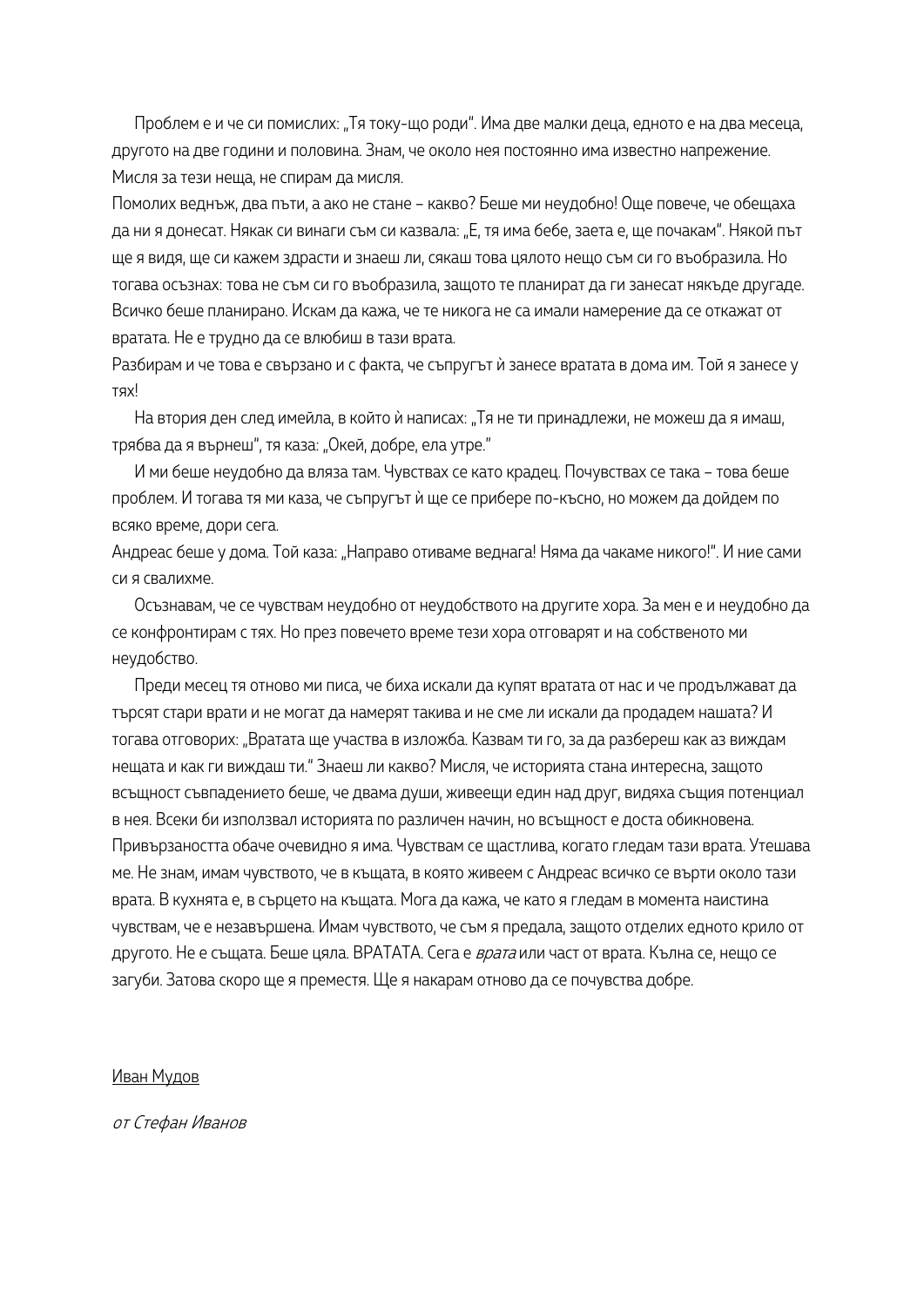- когато видях тази врата
- първото което си помислих
- е как като бях малък случайно се заключих
- и не можех да отворя вратата с часове
- още в първите минути станах внезапно религиозен
- и клекнах и започнах да се моля
- и обещавах че повече няма да търся скрития в кухнята шоколад
- за да го изям тайно
- помислих си че това е някакво наказание
- тази затворена врата беше като голямо немигащо око
- и ме съдеше и наблюдаваше през цялото време
- след известно време и след като се разплаках
- се успокоих и реших че може да се опитам
- днес да живея в кухнята
- щях да бъда там за доста време
- трябваше да съм търпелив и спокоен
- издържах около две минути
- и отново започнах да се моля
- изморих се и заспах на земята
- заключвал съм се и на стълбището като дете
- когато бях останал сам вкъщи веднъж
- бях се качил на стол за да погледна през шпионката
- и ми се стори че виждам нещо странно
- отворих вратата за да проверя
- и едва когато тя се затвори
- осъзнах че няма да мога да вляза обратно
- даже и ако я бутна с всичка сила
- почуках на вратата на съседите и натиснах звънеца
- нямаше никой
- слязох на първия етаж и отново почуках и звъннах
- отвори ми съседката която в спомените ми е
- като възрастната марлене дитрих
- гримирана възпитана с добри маниери дистанцирана
- и с вечна цигара в ръка
- опитах се да й обясня какво се е случило
- и тя ме покани да вляза
- хареса ми миризмата в дома й
- парфюм тишина и спокойствие
- седнахме в хола и тя се зачете в книгата си
- а аз зяпах картините по стените грамофонните плочи
- и чаках стенният часовник да забие отново
- колкото по-често биеше
- толкова по-скоро щяха да се приберат
- майка ми баща ми или брат ми
- да забележат бележката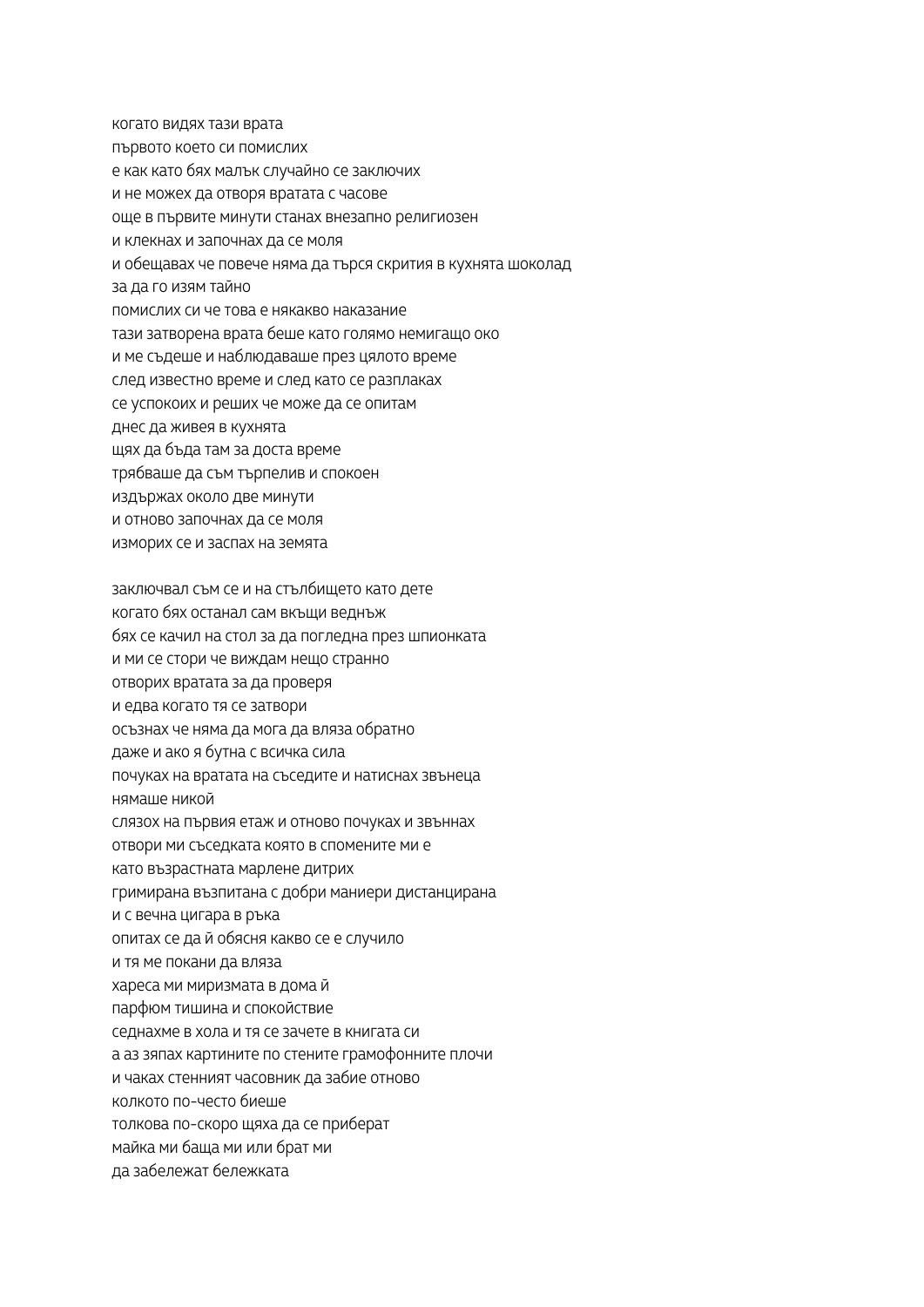която съседката остави на вратата че съм при нея на първия етаж и да ме приберат у дома

оттогава до днес 31 години по-късно един от големите ми страхове е да не се заключа в стая от която не мога да изляза или да попадна пред врата която трябва да отключа и не мога да го направя

мисля че за цялото това време се е случвало да си забравя ключовете най-много веднъж или два пъти нямам предвид само ключовете за вкъщи а ключове за кабинети коли хотели места в които гостувам още пазя и ключа за класната стая в основното ми училище защото бях отговорник на класа и имах право на ключ

понякога има практическа полза от страховете но понякога те могат и да те парализират

бих искал когато гледам тази врата първите ми мисли да не са свързани със страх или някакви общо взето леки травми и притеснения свързани може би с тревога от изоставяне или нещо подобно

а да мога примерно да си задам следните въпроси:

повече врати или колела има в света

кое е първо – колелото вратата или огънят

кой е запалил първата врата

ако една врата се отваря без ключ без карта или без отпечатък нужна ли е и врата ли е точно или подвижна стена или нещо като прозорец

защо са нужни вратите ако продължаваме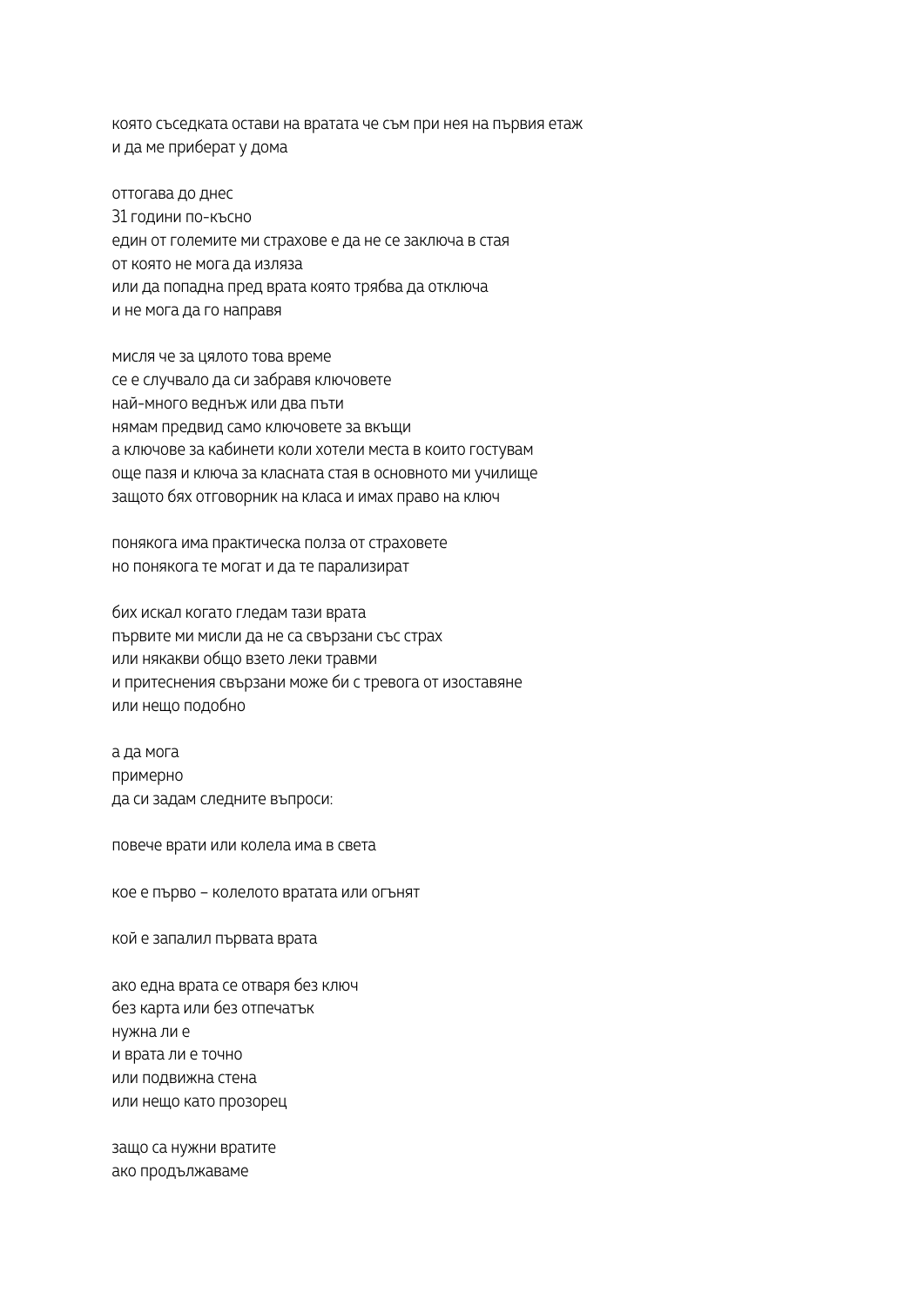по някакъв начин да сме и пещерни хора в мисленето и действията си а пещерите нямат врати

спомням си разбира се и колко важно беше за мен като тийнейджър да мога да затворя вратата на стаята си и никой да не я отваря без да почука преди това

сещам се и за толкова много песни филми картини романи разкази и стихотворения за врати

сещам се за вратите които са се затваряли пред лицето ми буквално и метафорично

надявам се никога повече да не ми се случва да удрям с юмруци по врата и да плача и да имам не само усещането но и да знам че ако вратата не се отвори нещо ужасно ще се случи

сещам се и как съм се блъскал в много добре изчистена стъклена врата която не се е отворила автоматично

питам се дали вратата към задния двор ревнува че входната врата получава повече внимание или е точно обратното приятно й е да е по-тихо и спокойно и се радва на уединението си

но наистина за коя врата не мога да спра да мисля

за тази която е затворена може би но не само

но сякаш мисля и за тази през която е забранено да се влезе

винаги ме е влечало да влизам там където не бива да се влиза да отворя вратата на забранена стая и да отворя гардероба да гледам в шкафовете кутиите или кашоните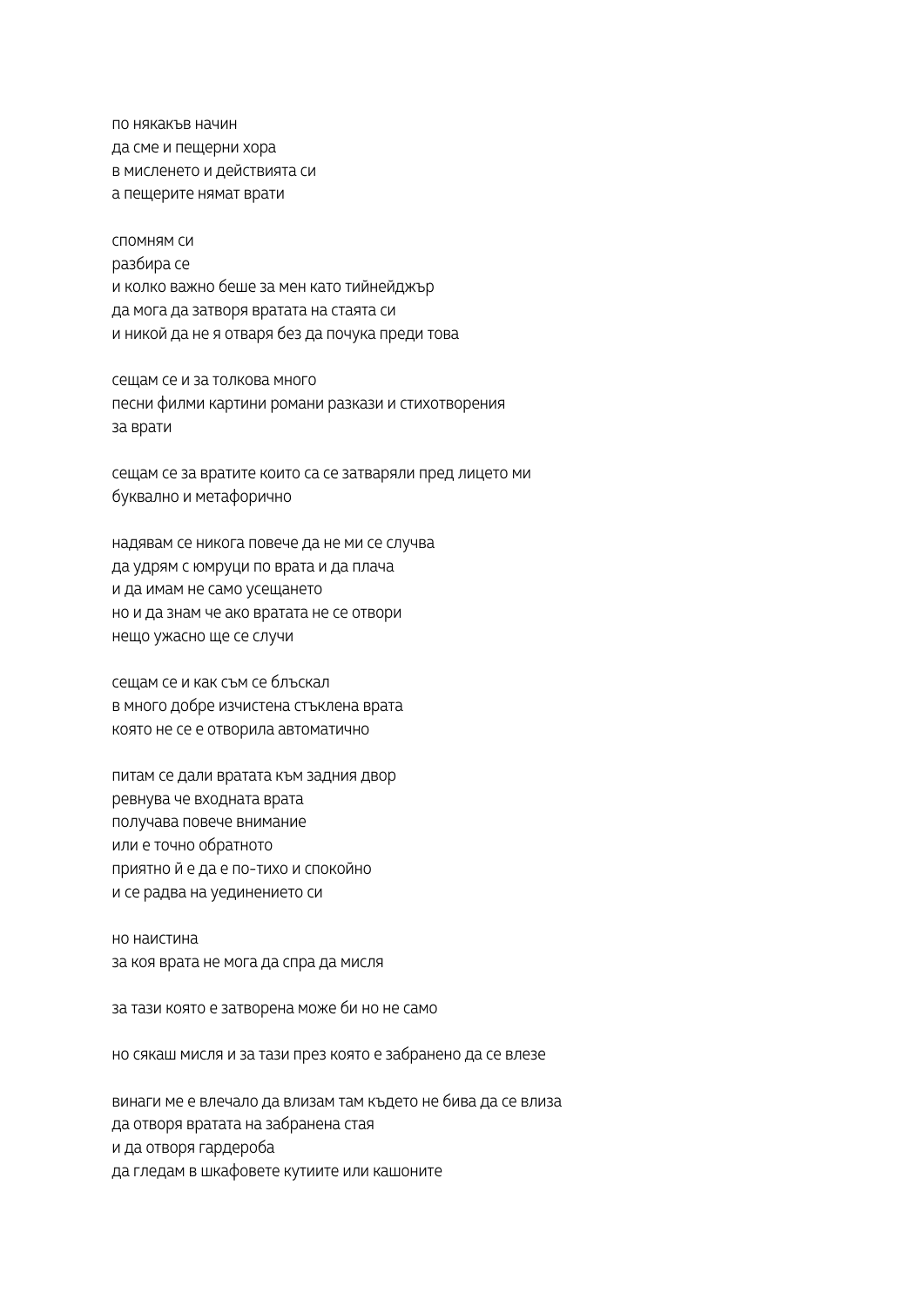да прегледам книгите по лавиците да видя дисковете или картините и да изследвам докато утоля любопитството си и се успокоя

но кой всъщност има право да влиза там където не бива да се влиза там където е забранено и кой и защо забранява кой има право да забранява нещо кой прави тези закони на всекидневието и света случайно или необходимо е и най-вече докога ще са нужни от срам страх или от травма ги има

истината нещо лошо ли е колкото и да е болезнена

какво пазят тези винаги заключени и недостъпни врати

защо прозрачността не властва в света на затворените врати

какви богатства тайни и привилегии има зад тях

има ли бани пълни с кръв и манипулации

има ли хладилник пълен със свежи лъжи

има ли библиотека пълна с книги чиито страници са банкноти а кориците им са от златни кюлчета

защо заключените врати са признак на власт и успех

защо липсата на висока стена е признак не на откритост а на слабост

чудя се колко ли е самотна винаги заключената врата на която пише влизането забранено

никой не я докосва всички я отминават

в света на вратите може да е обект на завист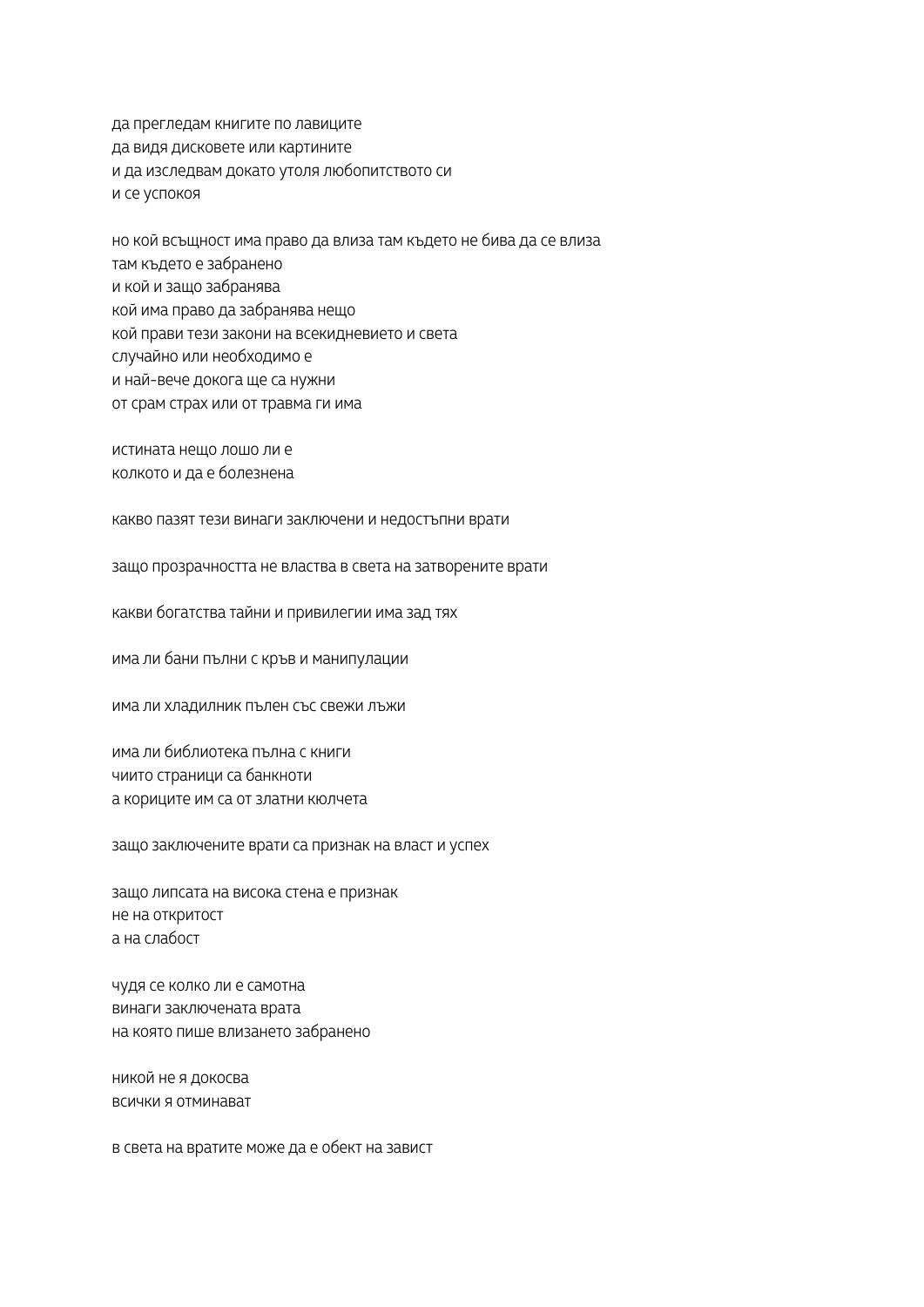ако в света на вратите има жълти вестници и сайтове за клюки то може в тях да пише за тези енигматични и неясни звезди за тяхната загадка и привлекателност за тяхното мълчание и логиката на съществуването им за вярата им в голямата врата на небето която е създала целия свят или за съмнението им в сътворението

ако трябва да съм честен може би всяка ексклузивна врата създава усещане за несправедливост и предизвиква гняв и колебания предизвиква съмнения в собственото значение в личната ценност

вратите също биха могли да се сравняват помежду си и да си мечтаят да са по-специални с нещо да са от друг материал да имат по-красива ключалка да са по-здрави да са по-скъпи да са с нещо повече от другите

```
и каквото и да казва старата мъдра порта
която от позицията на вековния си опит
спокойно може да дава съвети
които си заслужава да бъдат изслушани
и взети предвид
и даже последвани
младите врати ще й се присмеят
и ще продължават да желаят неща
които единствено ще продължават да им се изплъзват
и само ще ги натъжават
но и това ще продължи до един момент
след който те най-вероятно ще се успокоят
ще се усмихнат
ще се зарадват на някои прости неща
като това че човекът който е подслонен
зад тях
е влюбен
радва се с приятели
и вратата го пази от вятър буря дъжд градушка
и най-вече от други хора
които по различни причини
или просто без особена мотивация
не искат
```